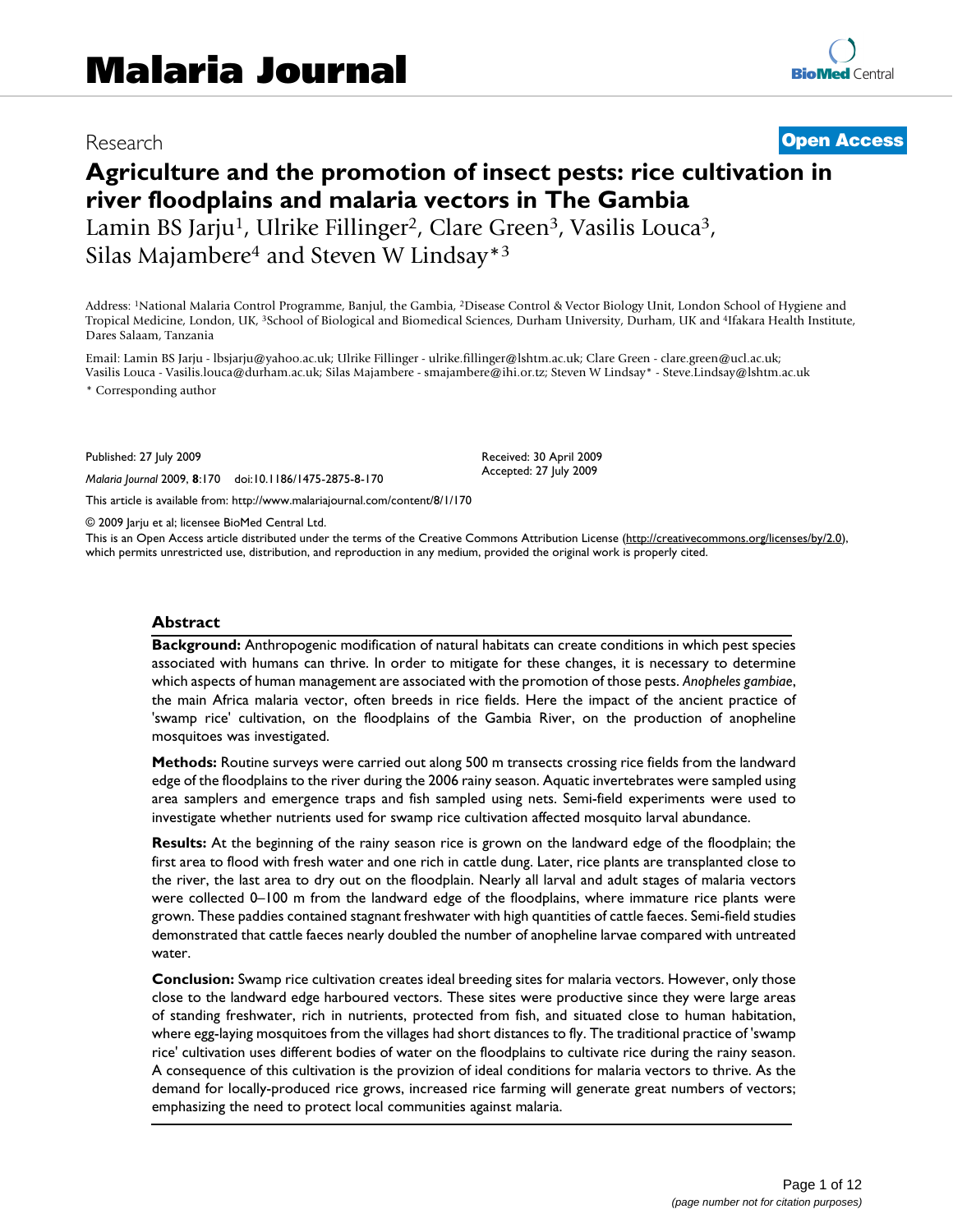#### **Background**

It is ironic that the world's huge agro-ecosystems designed to feed the ever increasing human population also provide a habitat for a far greater number of insects to exploit and thrive in. Annually approximately 18% of the world's crops are damaged or consumed by insect pests [1]. Agroecosytems also provide ideal breeding habitats for many insects. For example, irrigation is associated with the production of vectors that transmit pathogens to humans, including those responsible for malaria [2]. In order to manage vector populations, it is important to know which specific human practices promote these pests.

It is well known that rice cultivation leads to increased mosquito production in Africa [3-7]. Increases in the number of *Anopheles gambiae sensu lato*, the major malaria vector, typically correspond with the beginning of rice cultivation, when paddies are first flooded and rice is short [5,8-11]. Most research on rice and malaria focuses on irrigated rice production [[10](#page-10-0)-16] and rarely traditional practices [17,18].

Rice has been cultivated in The Gambia for many centuries [19]. Traditional lowland rice is grown in the floodplain of the Gambia River, and is known locally as '*bafaro*' or 'swamp rice'. Swamp rice production is one of the oldest forms of rice cultivation in West Africa, with approximately 200,000 ha under cultivation in Guinea, Guinea Bissau, Senegal, Sierra Leone and The Gambia [20]. During the rainy season in The Gambia, a combination of heavy rainfall and a rising river level results in major flooding. It is in the floodplain that the rice fields are constructed during the rainy season, between 110–290 km from the river mouth, where the river is tidal and brackish at certain times of the year [21]. Recent studies of larval habitats along the middle reaches of the river demonstrated that these rice fields are the most common aquatic habitat in this area [22]. Since rice fields often cover the entire floodplain we wanted to know whether there is a difference in the spatial distribution of larvae and, most importantly, production of adult vectors across the floodplain. This information is important since it may be possible to target interventions at particular sites. It was also of interest to determine whether nutrients applied to the rice fields affected the production of anophelines.

## **Methods**

#### *Study area*

The study was carried out near Tamba Koto (13° 31.776'N, 15°30.990 W), close to the Gambia River (Figure 1). The village had about 215 inhabitants, predominantly Mandinka. The area is generally flat, open farmland and sparse woodland, typical of Sudan savannah. The rainy season is from June to October, followed by a long dry season from November to May. The semi-



field study was carried out at the Medical Research Council Field Station, in Farafenni town (15°00.200 N, 43°55.00 E), where rainfall data were also collected.

#### *Aquatic surveys*

Three parallel transects each approximately 500 m long, 20 m wide, and 200 m apart were sampled weekly from June 2006 to January 2007. Transects were situated across the floodplains of the Gambia River, starting on the landward edge near the village and ending near the river (Figure 1). Since mosquitoes were found breeding on the edge of the floodplains [23,24], sampling was concentrated here. Larvae were sampled at 0 m, 25 m, 50 m, 75 m, 100 m, 200 m, 300 m, 400 m and 500 m along each transect (Figure 2). At each distance three samples were made with an area sampler (AS; [25]), one at the centre and two at opposite ends of the respective paddy. The AS was a 39.5 cm long aluminium tube, with serrated teeth around the bottom lip to grip into the substrate (upper diameter = 47 cm, lower one = 40 cm; surface area of  $0.126$  m<sup>2</sup>). It was plunged quickly into water most likely containing larvae (i.e. edge of water or near emergent vegetation) and left for 30 seconds to allow water to settle and larvae to rise to the surface. A dipper (Clarke Mosquito Control Products, Illinois, USA) was used to empty water from the AS and transferred into a white plastic bowl containing clear water. Excess water was carefully removed to concentrate any organisms present, and the specimens placed in 100% ethanol and transported to the laboratory for identification.

#### *Emergence fauna*

Floating emergence traps were used to sample adult insects [26-28], in three zones along each transect: 0–75 m from the landward edge, 100–300 m and 400–500 m at weekly intervals from June 2006 to January 2007 (Fig-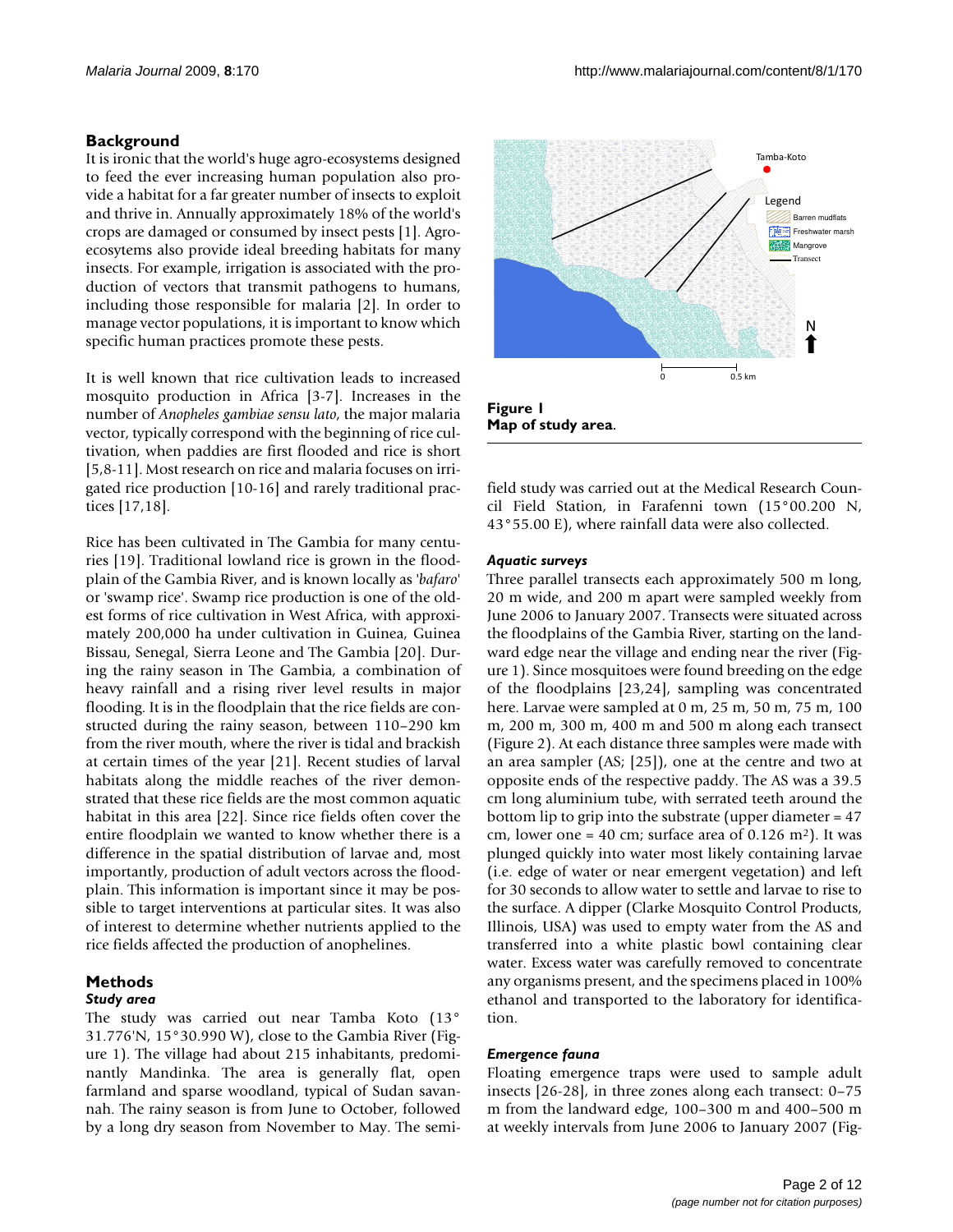

#### Figure 2

**Schematic representation of sampling frame in the study area**. Where broken lines represent the three transects, red circles represent weekly sampling points for aquatic invertebrates and blue circles weekly sampling points for emerging invertebrates.

ure 2). Traps were positioned 4 m either side of each transect over water bodies thought likely to contain mosquitoes. In each zone samples were made: (1) <1 m from the field edge nearest the village, (2) in the centre of the field, and (3) in the same field near the edge furthest from the village. This procedure was repeated in all zones along each transect. Emergence traps were conical and constructed from metal rods. They were 1 m high, 1 m in diameter (0.786 m<sup>2</sup> surface area) and covered in transparent nylon netting [29]. Traps were made buoyant by attaching plastic 1 L bottles to the base to allow the water to flow undisturbed under the trap and therefore allow aquatic organisms, including potential insect predators, to move freely in and out of the trap. Each trap was tethered to the ground allowing the trap to rotate freely. The top of each cone opened into a collection chamber (Bioform, Germany), filled with 250 ml of 60% glycol to kill and preserve flying insects that collected there. A netting sleeve on the side of each trap allowed flying insects to be collected with an aspirator. Insects were removed weekly and transported to the laboratory for identification. Traps were moved every week to a new location within the same sampling area, where larvae had recently been found.

### *Specimen identification*

All insects, excluding mosquitoes, were separated into the following taxonomic groups: broad-shouldered water striders (Veliidae), beetle adults (Coleoptera), beetle larvae (Coleoptera), creeping water bug adults (Noucoridae), damselfly larvae (Odonata; sub-order Zygoptera), dragonfly larvae (Odonata; sub-order Anisoptera), greater water boatman adults (Notonectidae), lesser water boatman adults (Corixidae), mayfly larvae (Ephemeroptera), pigmy backswimmer adults (Pleidae), pond skater adults (Gerridae), water measurer adults (Hydrometridae) and water scorpion adults (Nepidae). Mosquito larvae were counted and identified as anophelines or culicines in the field. Adult anopheline mosquitoes were identified with morphological keys [30] and members of the *An. gambiae* complex identified by PCR analysis [\[31](#page-11-0)].

#### *Fish sampling*

Fish were sampled using a cast net (diameter: 230 cm, mesh size: 10 mm) and a hand net  $(25 \times 17 \text{ cm}, \text{mesh})$ : 2 mm) at 50 m intervals, as in the larval sampling, once along each transect in August. At each sampling point three cast-net throws were made at different locations within 10 m of either side of the transect point. Five cumulative minutes of sweeping were also undertaken with the hand-net within the same sampling area, with only enough time between sweeps and net throws to remove the fish from the net. Fish were identified to species using morphological keys [32].

#### *Physical measurements*

At each mosquito survey point the following information was recorded. Water depth was measured with a metre rule at three different locations and averaged. The presence of tidal water was recorded visually. Water conductivity, pH, temperature and dissolved oxygen content were measured with a multi-parameter probe (350i WTW, Germany) and water turbidity with a turbidity meter (HANNA, USA). Samples were taken between 07:00– 14:00 h. Rice height was measured from the water surface to the maximum vertical height of the plant. Counts of cow dung were made in a 200 m2 area (20 m wide and 10 m long) at 0 m, 25 m, 50 m, 75 m, 100 m, 200 m, 300 m, 400 m and 500 m along each transect in June, before the rains.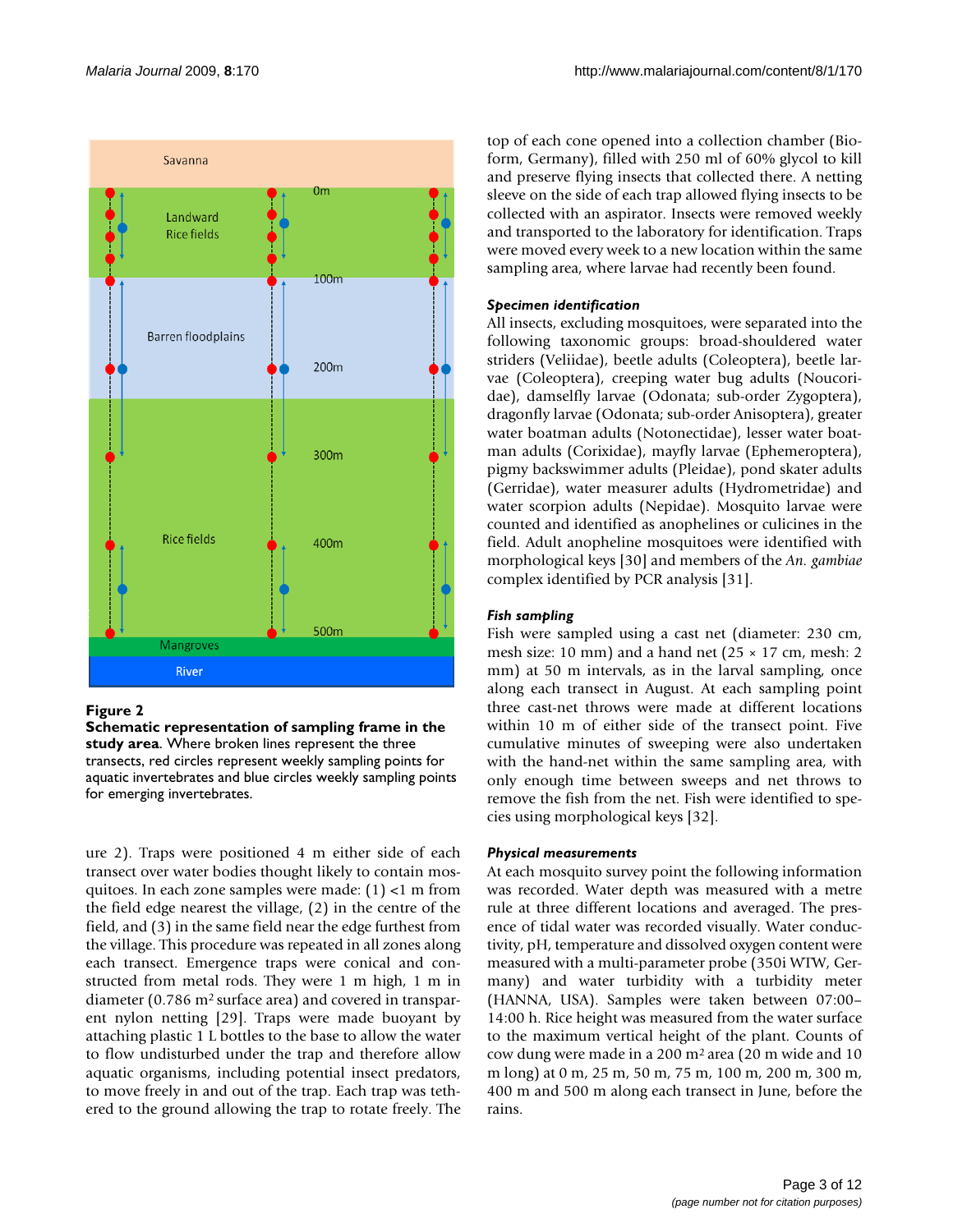#### *Semi-field experiments*

Whether nutrients commonly found in rice fields affected mosquito production was investigated. Nine mauve plastic bowls filled with 20 L of tap water served as mosquito breeding sites (surface area of 0.21 m2). Bowls were arranged in open grassland in a  $3 \times 4$  grid, with each bowl 1 m from its neighbour. Approximately 5 g of floodplain soil was added to each bowl in order to provide conditions suitable for mosquitoes [33,34].

Each bowl had one of the following treatments: cow dung (20 g), urea (200 g, 46% nitrogen, Honorich Technology Co., China), with tap water serving as a control. The amount of cow dung and urea approximated that seen in the field. Treatments were allocated to bowls in a balanced design. For each of the four trials, each treatment was randomly allocated a different bowl number. Bowls were covered for two days to allow the soil to settle and then left open for wild mosquitoes to lay their eggs for seven days. Larval sampling was done using a 350 ml dipper: five scoops were taken from the surface of each bowl, four on the edges and one in the centre. This was done daily for 14 days in each trial. Mosquito larvae were counted and returned to the bowl. 1st and 2nd stage larvae were recorded as early instars and 3rd and 4th stage larvae as late instars. Pupae were removed from the bowls, counted and transferred into separate cages for each treatment where adult mosquitoes emerged. All mosquitoes were identified as described earlier.

#### *Nutrient analysis*

Nutrients were measured in nine bowls, each containing the three different treatments (i.e. 3 bowls/treatment) and sampled after 1, 4 and 7 days. 250 ml water samples were filtered using 0.45 μm cellulose acetate membrane filters and analysed spectrophotometrically for filterable reactive phosphorus (FRP-PO<sub>4</sub><sup>3-</sup>) following the ascorbic acid method [35], for filterable reactive nitrogen (FRN-NO<sub>3</sub>/  $NO<sub>2</sub>$ ) using the Feree method [36] and ammonia (NH<sub>4</sub>), following the Nessler method [35]. Colour, an indirect measure of the concentration of tannins, was measured at 440 nm [37]. All measurements were carried out within 3 h of collection to minimize any change in water quality over time.

#### *Statistical analysis*

Non-normal data were normalized by log transformation or squared. Comparisons between normally distributed data were made using t-tests and between proportions using chi-square analysis. All variables were incorporated untransformed in a mathematical model and their overall impact on the presence or absence of anopheline larvae or adults explored using Generalized Estimating Equations (GEE). This was a logistic model and adjusted for repeated measures. GEE were also used to examine the relationship between larval numbers and treatment group. Analyses were performed with SPSS version 15. Missing data and data from emergence traps that were not fully working were excluded from the analysis.

#### *Ethical approval*

Approval for this study was given by the Joint Gambian Government and Medical Research Councils Laboratories, The Gambia, Ethics Committee and the Ethics Advisory Committee of Durham University. Village meetings were held with village elders and women groups to explain the purpose of this study and to gain approval for the work.

#### **Results**

#### *Meteorology*

Total rainfall during the 2006 rainy season was 807.9 mm. Rain started in the beginning of June and ended in the middle of October. The rainfall was similar to the mean annual rainfall of 772.8 mm (95% Confidence intervals = 694.9–850.7 mm) for the period 1990–2005.

|  |  | Table 1: Seasonality of flooding in study area. |  |  |  |  |  |
|--|--|-------------------------------------------------|--|--|--|--|--|
|--|--|-------------------------------------------------|--|--|--|--|--|

| Month | Week           |    |    |    |    |     | Distance from landward edge (m) |     |     |     |
|-------|----------------|----|----|----|----|-----|---------------------------------|-----|-----|-----|
|       |                | 0  | 25 | 50 | 75 | 100 | 200                             | 300 | 400 | 500 |
| Jul   | ı              |    |    |    |    |     |                                 |     |     |     |
|       | 2              |    |    |    |    |     |                                 |     |     |     |
|       | 3              |    |    |    |    |     |                                 |     |     |     |
|       | 4              |    |    |    |    |     |                                 |     |     |     |
| Aug   | I              |    |    |    |    |     |                                 |     |     |     |
|       | $\overline{a}$ | ХX | XX | XX | XX | XX  |                                 |     |     |     |
|       | 3              | ХX | XX | XX | XX |     |                                 |     |     |     |
|       | 4              | XX | XX | XX | XX | XX  |                                 |     |     |     |
| Sep   | I              | XX | XX | XX | XX |     | XХ                              | XX  | XX  | ХX  |
|       | $\overline{a}$ | XX | XX | XX | XX | XX  | XX                              | XX  | XX  | XX  |
|       | 3              | XX | XX | XX | XX | XX  | XX                              | XX  | XX  | XX  |
|       | 4              | XX | XX | XX | XX | XX  | XX                              | XX  | XX  | XX  |
| Oct   | I              | XX | XX | XX | XX | XX  | XX                              | XX  | XX  | XX  |
|       | $\overline{a}$ | XX | XX | XX | XX | XX  | XX                              | XX  | XX  | XX  |
|       | 3              |    |    |    | XX |     | XX                              | XX  | XX  | XX  |
|       | 4              |    |    |    |    |     | no data collection              |     |     |     |
|       | 5              |    |    |    |    |     | XX                              | XX  | XX  | XX  |
| Nov   | I              |    |    |    | X  |     | XX                              | XX  | XX  | XX  |
|       | $\overline{a}$ |    |    |    |    |     | XX                              | XX  | XX  | XX  |
|       | 3              |    |    |    |    |     | XX                              | XX  |     |     |
|       | 4              |    |    |    |    |     | XX                              | XX  | ХX  | ХX  |
| Dec   | I              |    |    |    |    |     | XX                              | XX  | XX  | XX  |
|       | 2              |    |    |    |    |     |                                 | XX  | XX  | XX  |
|       | 3              |    |    |    |    |     |                                 | XX  | XX  | XX  |
|       | 4              |    |    |    |    |     |                                 | XX  | XX  | XX  |
| an    | I              |    |    |    |    |     |                                 |     |     | XX  |
|       | $\overline{a}$ |    |    |    |    |     |                                 |     |     | XX  |
|       | 3              |    |    |    |    |     |                                 |     |     |     |
|       | 4              |    |    |    |    |     |                                 |     |     |     |
|       | 5              |    |    |    |    |     |                                 |     |     |     |

Crosses represents flooding in at least one of the three transects each week.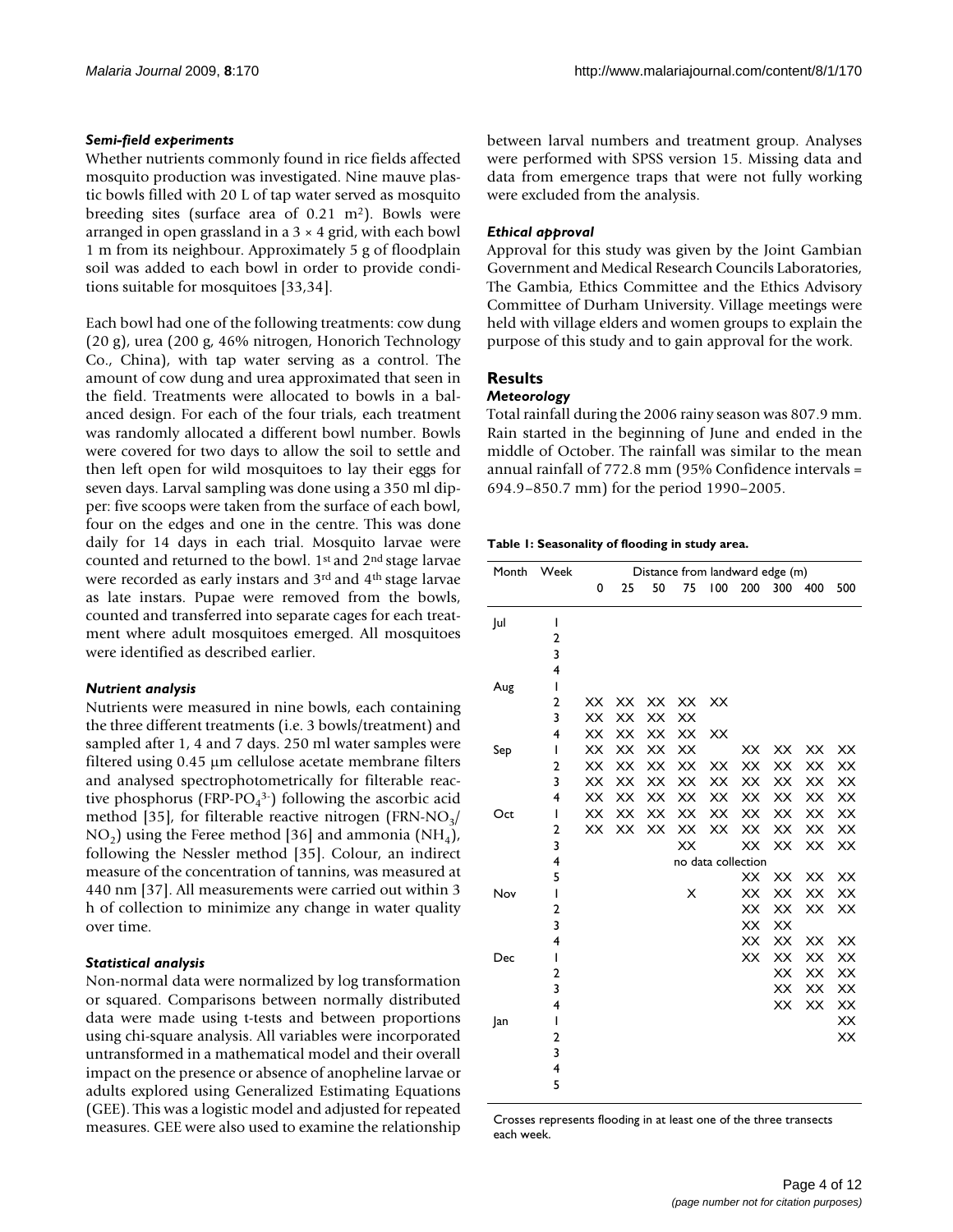#### *Flooding patterns in the river floodplains*

The landscape from Tamba Koto to the River Gambia is characterized by upland agricultural fields, the tree-lined fringe of upland savannah, followed by barren mud, before the first rice fields and large areas of floodwater beyond. Further into the floodplain tall reeds are found before reaching the second area of rice fields close to the river and the mangrove forest fringing the banks of the river. Different parts of the floodplain experience different patterns of flooding (Table 1). Rice fields 0–100 m from the landward edge flooded in August, filled with rain water. In September the rice fields close to the river were flooded due to a combination of rainfall and rising river level. Whilst paddies close to land dried out by the middle of October, those near the river were more permanent and did not completely dry until January.

#### *Rice cultivation*

Fields closer to the upland were divided into small fields with high embankments built to help conserve rain water, whilst those nearer the river were less clearly demarcated and subject to flooding by tidal water. Rice cultivation started in June when farmers ploughed their fields. 'Nerica' rice was sown twice on raised nursery beds close to the landward edge of the alluvial floodplains. The first seedlings were transferred to the fields closest to the landward edge by the end of August. Here the rice was grown to maturity, even though some fields were not water-logged later in the season. The second batch of seeds were sown in the nursery beds in early August and transplanted to the fields near the river from late September to the end of October. Urea was applied to fields by hand when transplanting rice plants in September or shortly afterwards at a dose of 25 Kg of urea to 50 m2. Rice was harvested from December to January, starting with paddies near the landward edge. No insecticides were applied to the fields.

#### *Physical measurements*

Water in the fields on the landward edge of the floodplain was stagnant, shallower, warmer, with a lower conductivity and pH and richer in cow dung (80% of deposits) than water in fields close to the river (Table 2).

#### *Aquatic invertebrates*

375 anopheline larvae and 442 culicine larvae were collected from 555 samples. There were 80 *An. gambiae s.l*. of which 45% were *Anopheles arabiensis*, 29% *An. gambiae s.s*. and 26% *Anopheles melas*; equivalent to 1.14 *An. gambiae s.l*./m2. Members of the *An. gambiae* complex were found shortly after the fields were first flooded in August (Figure 3), but their numbers fell to zero in early November coincident with the drying out of the fields close to the landward edge (Table 1) and increased height of rice. Most aquatic invertebrates were sampled 0–100 m from the landward edge of the alluvial floodplains (i.e. 83% anophelines, 96% culicines and 63% of other invertebrates). Even though the first 100 m of each transect were sampled more intensively than sites further away, the sites closer to land dried out more quickly. Thus, the sites 0– 100 m from the landward edge were wet on 164 occasions, compared with 391 occasions in sites further away. After adjusting for differing sampling effort, by calculating the mean number of specimens collected on each occasion in different parts of the floodplain, 92% of *An. gambiae s.l*. larvae were found in the first 100 m of each transect.

Multivariate modelling revealed that the presence of all anophelines and *An. gambiae s.l*. larvae was highest within rice fields 0–100 m from the landward edge of the floodplains (Table 3). Within each paddy larvae were more common along the edge than the centre. The presence of short rice plants in area samplers and culicine larvae were also positively associated with the presence of anopheline larvae and those of *An. gambiae s.l*. The abundance of *An. gambiae s.l*. larvae also increased with the number of insect taxa ( $r^2$  = 0.19, F = 123.5, P < 0.001).

#### *Mosquito adult emergence*

90 anopheline and 140 culicine adults were collected from 279 samples made with emergence traps (Table 4). There were 66 *An. gambiae s.l*. of which 92% were *An. arabiensis*, 6% *An. gambiae s.s*. and 2% *An. melas*; equivalent to 0.30 *An. gambiae* s.l./m2. *An. gambiae s.l*. were collected when the rice fields were first flooded in August (Figure 3), but the last adult was collected in early November coincident with the drying out of the fields close to the landward edge (Table 1) and increased height of rice. Most invertebrates were also collected 0–100 m from the landward edge (i.e. 94% *An. gambiae s.l*., 100% of other anophelines, 95% culicines and 60% of other invertebrates) even though nearly twice as many samples were made elsewhere (i.e. 101 wet sites 0–100 m from landward edge compared with 187 wet sites sampled further away). After adjusting for differences in sampling effort in different parts of each transect, 97% of *An. gambiae s.l*. adults were found in the first 100 m of each transect. The water within the first 100 m of each transect was shallower, non-tidal and had smaller, and therefore younger, rice plants compared with the fields further away which were characterized by deeper, tidal water where taller, more mature rice plants were transplanted.

Multivariate modelling demonstrated that adult *An. gambiae s.l*. were more common in rice fields 0–100 m from the landward edge of the floodplains, particularly along the field edges (Table 5). Emergence of anopheline adults was associated with shorter rice plants and the simultane-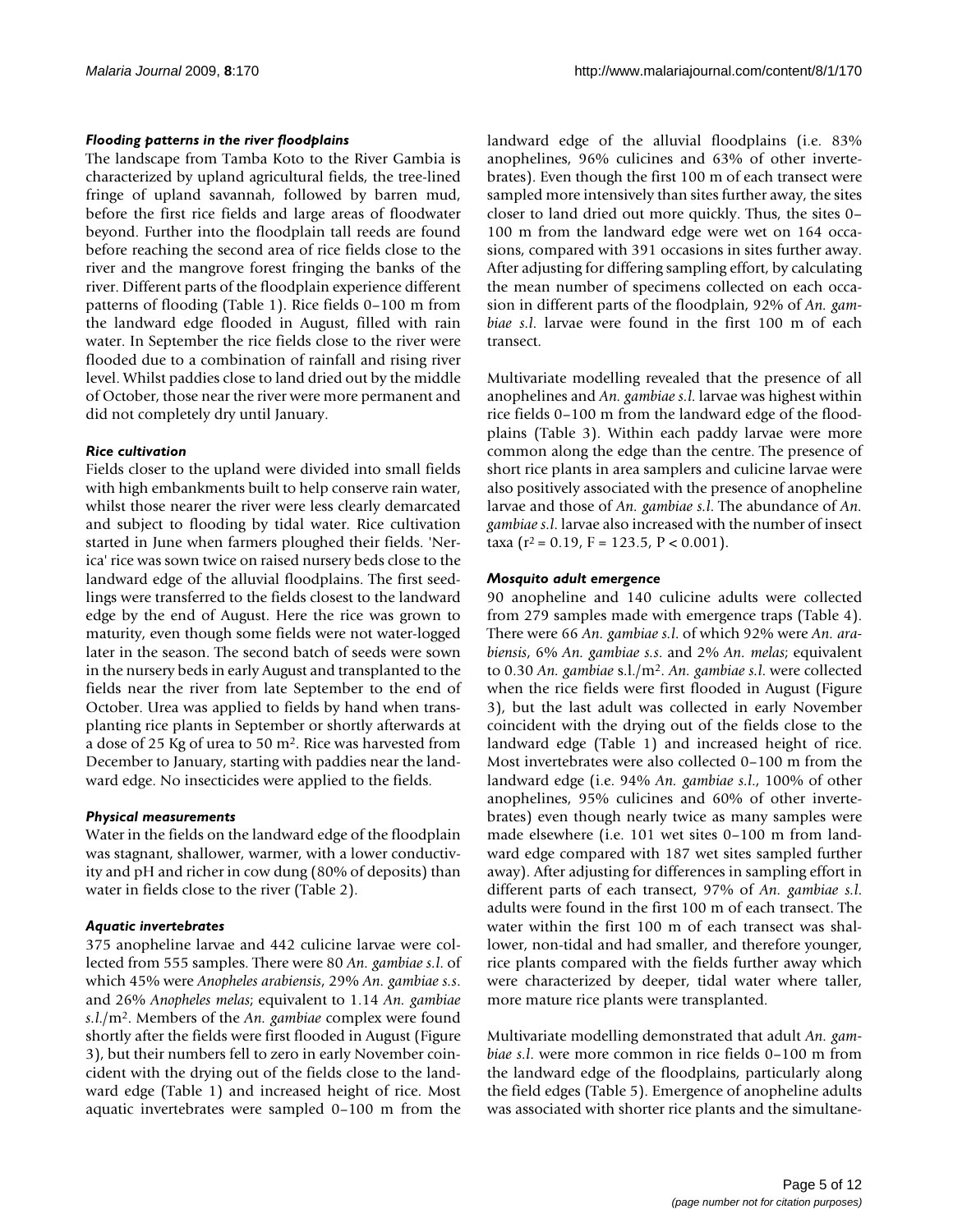| Variables                                                    |                           | Distance from landward edge | P       |
|--------------------------------------------------------------|---------------------------|-----------------------------|---------|
|                                                              | $0 - 100$ m<br>$n = 140$  | 200-500 m<br>$n = 415$      |         |
| <sup>a</sup> Depth (cm)                                      | 9.0<br>$(8.4 - 9.7)$      | 10.7<br>$(10.1 - 11.2)$     | 0.001   |
| <sup>a</sup> Turbidity (ntu)                                 | 107.9<br>$(86.9 - 133.9)$ | 129.0<br>$(120.8 - 137.8)$  | ns      |
| b <sub>pH</sub>                                              | 7.0<br>$(6.8 - 7.3)$      | 7.6<br>$(7.5 - 7.7)$        | < 0.001 |
| <sup>a</sup> Conductivity (mS/cm)                            | 1.0<br>$(0.9 - 1.2)$      | 2.5<br>$(2.3 - 2.7)$        | < 0.001 |
| <sup>a</sup> Temperature <sup>°</sup> C                      | 30.2<br>$(29.8 - 30.6)$   | 28.6<br>$(28.3 - 28.9)$     | < 0.001 |
| Oxygen content units (mg/L)                                  | 5.6<br>$(5.2 - 6.1)$      | 6.0<br>$(5.8 - 6.2)$        | ns      |
| Presence of moving water (%)                                 | 4.3%                      | 99.0%                       | < 0.001 |
| Height of rice (cm)                                          | 17.0<br>$(12.9 - 21.1)$   | 39.1<br>$(35.5 - 42.7)$     | < 0.001 |
| Cow dung samples/site                                        | 132<br>$N = 638$          | 33<br>$N = 802$             | < 0.001 |
| Total anopheline larvae<br>(proportion of occasions trapped) | 349<br>(58/638)           | 26<br>(13/789)              | < 0.001 |
| Anopheles gambiae s.l.                                       | 66<br>(19/638)            | 4<br>(9/802)                | 0.011   |
| Anopheles gambiae s.s.                                       | 15<br>(3/638)             | 8<br>(2/802)                | ns      |
| Anopheles arabiensis                                         | 30<br>(6/638)             | 6<br>(2/802)                | ns      |
| Anopheles melas                                              | 21<br>(4/638)             | 0<br>(0/802)                | 0.038   |
| Culicine larvae                                              | 423<br>(53/638)           | 9<br>(7/802)                | < 0.001 |
| Other aquatic insects                                        | 912<br>(19/638)           | 532<br>(9/802)              | < 0.001 |
| Mean no. invertebrate taxa, excluding mosquitoes             | 3.1<br>$(2.6 - 3.6)$      | 0.9<br>$(0.8 - 1.0)$        | < 0.001 |
| Mean no. fish species/sample                                 | 0                         | 1.19<br>$(0.68 - 1.59)$     |         |

**Table 2: Characteristics of water and distribution of invertebrates along the transects obtained during larval surveys.** 

Values shown are means after the data were normalized <sup>a</sup> by log transformation (ln(x +1)), or  $\frac{b}{b}$  squaring values. Figures in parenthesis represent 95% confidence intervals for abiotic variables and proportion of sites with specimens for biotic variables.

ous emergence of culicine adults. Whilst there was a strong relationship between the abundance of *An. gambiae s.l.* adults and insect richness (Figure 4;  $r^2 = 0.43$ ,  $F = 62.2$  $P < 0.001$ , after adjuting for covariates the number of invertebrate taxa was of borderline statistical significance, suggesting that *An. gambiae s.l*. adult emergence was weakly associated with higher invertebrate diversity.

#### *Fish sampling*

Four species of fish were collected: 17 *Periophthalmus barbarus*, 12 *Tilapia guineensis*, 1 *Epiplatys spilargyreius* and 1 *Porogobius schlegelli*. No fish were collected 0–100 m from the landward edge of each transect, whilst 1.19 species of fish were caught on average every sampling occasion at more distant sites (Table 2).

#### *Semi-field trials*

A total of 6,233 anophelines and 11,234 culicine were collected during the four trials. Of the 135 members of the *An. gambiae s.l* complex collected 55% were *An. arabiensis* (n = 74), 44% *An. gambiae s.s*. (n = 59) and 1% *An. melas*  $(n = 2)$ . Multivariate modelling revealed that the presence of cow dung in water significantly increased the number of anopheline and culicine larvae (Tables 6 and 7).

FRN, FRP,  $NH<sub>4</sub>$  and colour differed significantly between treatments (Figure 5). There was 80% more nitrogen, 76% more phosphorous and 33% more  $NH<sub>4</sub>$  in the cattle dung treatment compared to the control. Urea contained 76% more  $NH<sub>4</sub>$  than the control. The water had 97% higher tannin content in the cattle dung treatment and 13% less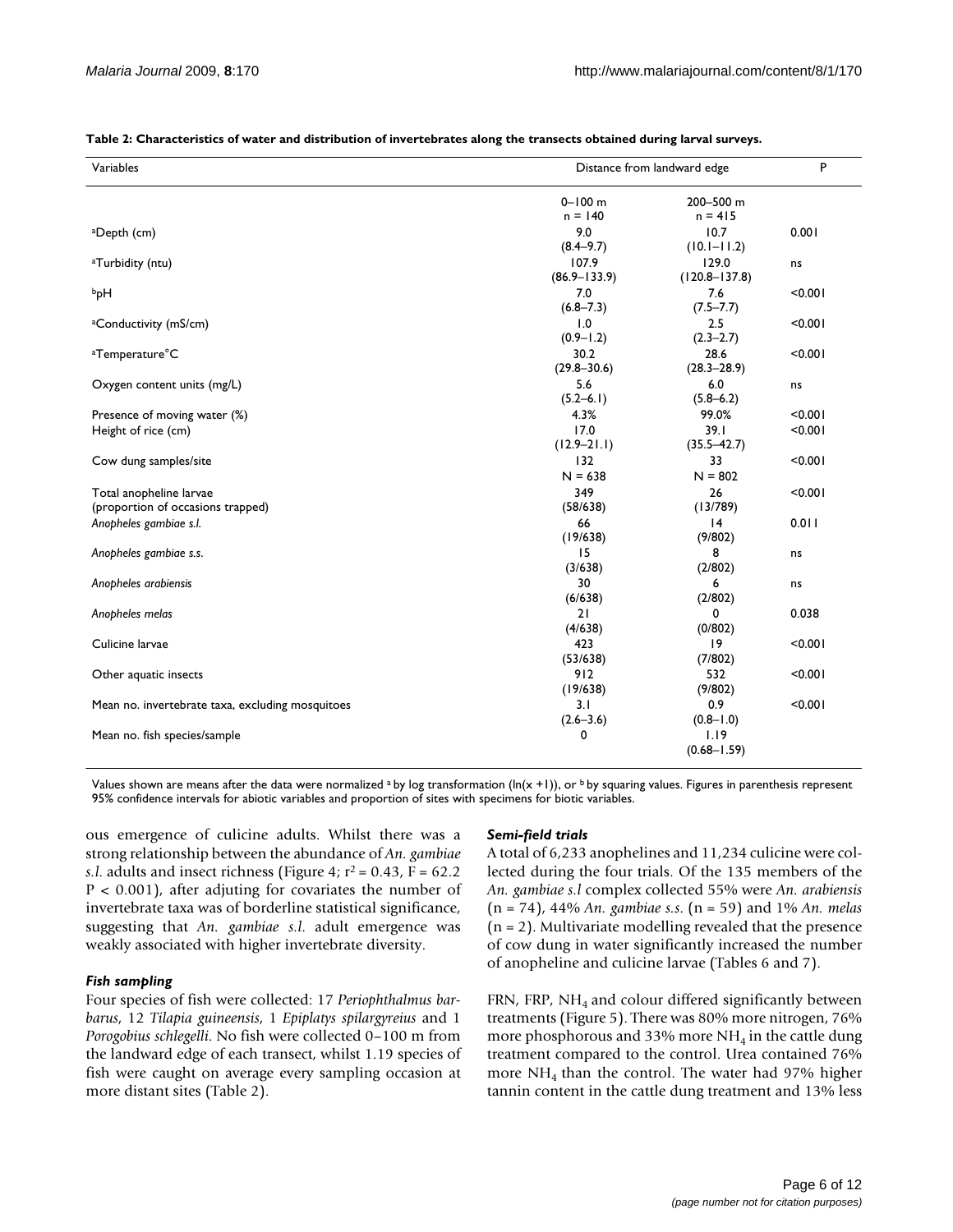

### **Figure 3**

**Seasonality of anopheline larvae and adults in ricefields**. a is the total number of anophelines collected, whilst b is anopheline density. Where black bars are weekly larval collections, grey bars are total number of adults collected

in the fertilizer treatment (borderline significance) compared to the control.

### **Discussion**

This study demonstrates how humans exploit the changing conditions on the floodplain of the Gambia River to practise the ancient craft of swamp rice cultivation, and how, in turn, the human-made changes are exploited by anopheline mosquitoes resulting in increased malaria transmission. This is the first estimate of mosquito production in a rice growing area and confirms our earlier conclusions that rice fields on the edge of the floodplains are a major site for malaria vectors in the middle reaches of the Gambia River [23,24]. These findings suggest that a 100 m strip of rice fields along the edge of the floodplains, 1 km in length, generates 86,500 *An. gambiae* adults/week during the rainy season. This explains why high numbers of vectors can be found in local houses (M. Kirby unpublished data; 64 female *An. gambiae s.l*./house/night, n = 22 houses in the rainy season 2006).

After the seasonal rains start in June, women plough their fields on the landward edge of the floodplains of the Gambia River and prepare raised beds for growing rice there. This is the first area to flood, and by August one set of young plants are transplanted to the fields. Here water is fresh, non-tidal and contains the greatest abundance of insect life on the floodplain. These paddies are clearly demarcated by raised embankments that help keep the fresh water in the fields. However, by October, they are drying out and the second set of young rice plants grown on raised beds near the landward edge are transplanted to fields close to the river from late September to early October. Here the water flows in from the Gambia River; it is salty and tidal, but the fields are flooded and will remain so for several months, long enough for the rice to mature and be cultivated.

It is well-known that rice fields are prolific sources of mosquitoes [4]. Surprizingly, in our study the density of *An. gambiae s.l*. was relatively low with 1.14 larvae/m2 and 0.30 adults/m2. Nonetheless the area of rice fields bordering the river is vast, covering many hectares, resulting in prodigious numbers of mosquitoes. In the rice fields, *An. arabiensis* was the most common member of the *An. gambiae* complex. This species is frequently associated with rice fields in The Gambia [23,24] and elsewhere [38-40], although quite why this should be so remains unexplained.

Overall 92% of *An. gambiae* s.l. larvae and 97% of adults came from rice fields close to the landward edge of the floodplains. Where rice is not grown in the same area, this strip of water is likely to be less productive for anophelines due to the lack of impounding. Thus here although short grass is common, the water is tidal and remains for a shorter period. In less tidal parts of the river's floodplain, further up-river, this concentration of vectors in rice fields closer to the villages is less marked, with a greater proportion of vectors emerging further into the floodplain, even close to the river [41].

There are a number of explanations for finding most vectors in rice fields close to the landward edge of the floodplains, related to (1) the geographical position of the fields, (2) their water characteristics, (3) the presence or absence of fish and (4) the concentrations of nutrients.

Rice fields close to the landward edge of the floodplain represent the shortest flight distance for an ovipositing female leaving a village to lay her eggs. Previous studies have demonstrated that rice fields and habitats close to the landward edge were associated with an increased risk of finding anopheline larvae [24,41-43]. The phenomenon of finding larvae on the edges of rice fields has been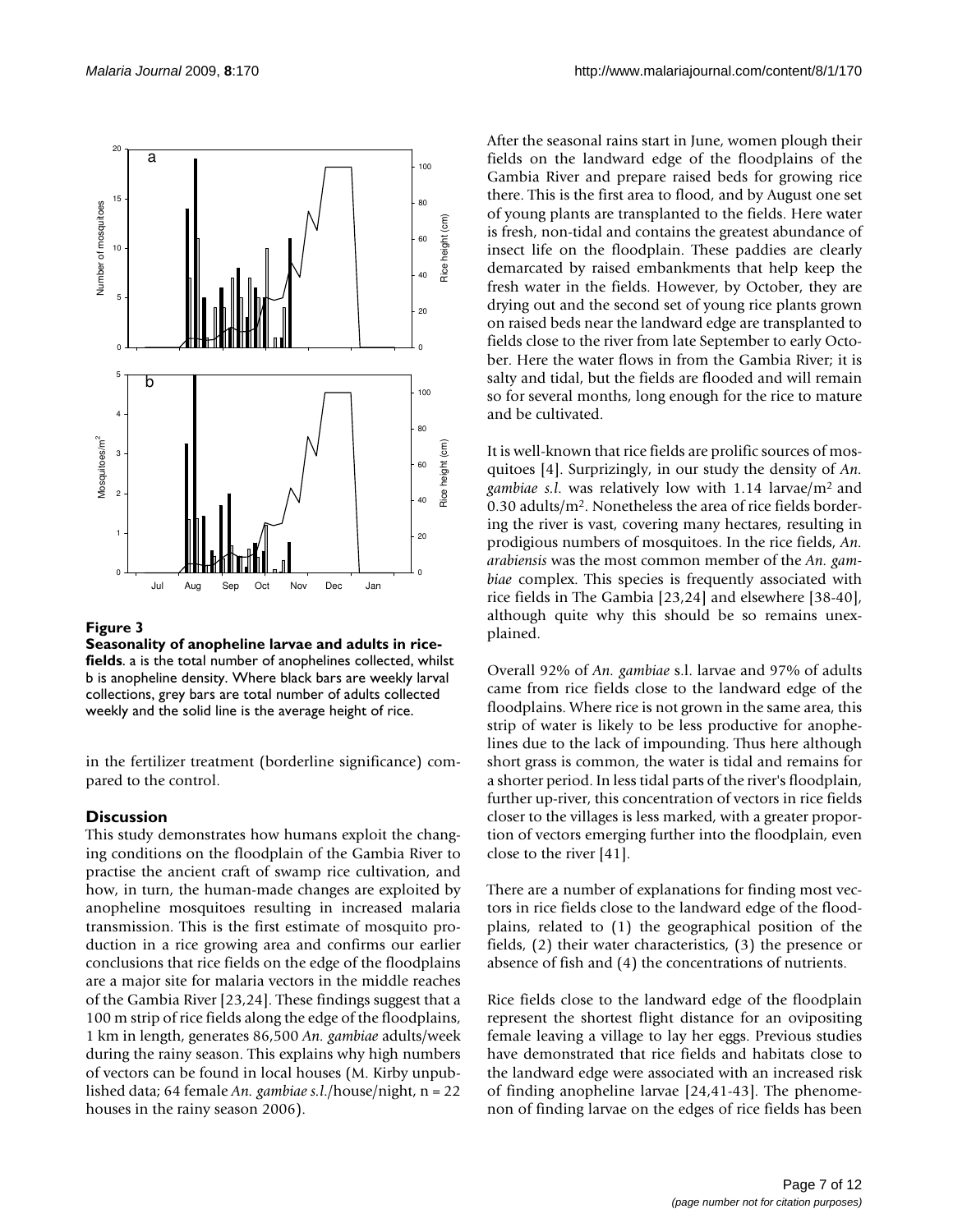| Variables                                    |       |                 | All anophelines |         |       | An. gambiae s.l. |                |         |
|----------------------------------------------|-------|-----------------|-----------------|---------|-------|------------------|----------------|---------|
|                                              | Wald  | Odds Ratio (OR) | 95% OR          | P       | Wald  | Odds Ratio (OR)  | 95% OR         | P       |
| <b>Spatial measurements</b>                  |       |                 |                 |         |       |                  |                |         |
| Distance from landward edge of transect      |       |                 |                 |         |       |                  |                |         |
| $1 - 100$ m                                  |       | 1.00            |                 |         |       | 1.00             |                |         |
| 200-500 m                                    | 40.5  | 0.04            | $0.01 - 0.10$   | < 0.001 | 13.15 | 0.13             | $0.04 - 0.39$  | < 0.001 |
| Position of sampling point within rice field |       |                 |                 |         |       |                  |                |         |
| Landward edge                                |       | 1.00            |                 |         |       | 1.00             |                |         |
| Centre                                       | 4.97  | 0.23            | $0.06 - 0.84$   | 0.026   | 5.75  | 0.10             | $0.02 - 0.66$  | 0.016   |
| Riverside edge                               | 3.95  | 0.31            | $0.10 - 0.98$   | 0.047   | 2.42  | 0.33             | $0.08 - 1.34$  | 0.081   |
| <b>Biotic measurements</b>                   |       |                 |                 |         |       |                  |                |         |
| Rice in area samples                         |       |                 |                 |         |       |                  |                |         |
| Absent                                       |       | 1.00            |                 |         |       | 1.00             |                |         |
| Present                                      | 13.78 | 28.25           | 4.84-164.85     | < 0.001 | 7.01  | 10.53            | $1.84 - 60.16$ | 0.008   |
| Culicine larvae                              |       |                 |                 |         |       |                  |                |         |
| Absent                                       |       | 1.00            |                 |         |       | 1.00             |                |         |
| Present                                      | 9.72  | 2.78            | $1.46 - 5.30$   | 0.002   | 14.23 | 6.06             | $2.38 - 15.44$ | < 0.001 |
| Insect biodiversity                          |       |                 |                 |         |       |                  |                |         |
|                                              | 2.92  | 2.16            | $0.89 - 5.20$   | 0.087   | 0.17  | 1.21             | $0.50 - 2.95$  | ns      |

**Table 3: Multivariable analysis: factors associated with the presence or absence of anopheline larvae.**

shown before [44] and other habitats close to human habitation has also been recorded [45,46]. We also found evidence from this study that this effect may exist at a finer spatial scale within individual fields, since higher numbers of larvae were found at the edge closest to the land compared to the edge nearer the river. In common with other studies, larvae were less likely to be found in the centre of the field than on the edge [47].

**Table 4: Characteristics of water parameters and distribution of adult mosquitoes and invertebrates along the transects.** 

| Variables                | Distance from landward edge |                      | P       |
|--------------------------|-----------------------------|----------------------|---------|
|                          | 0–100 m                     | $200 - 500$ m        |         |
|                          | n = 91                      | $n = 188$            |         |
| <sup>a</sup> Depth (cm)  | 9.80                        | 11.9                 | 0.032   |
|                          | $(9.2 - 10.5)$              | $(10.3 - 11.5)$      |         |
| Presence of moving water | 10/91                       | 188/188              | < 0.001 |
| Height of rice (cm)      | 17.0                        | 39.I                 | < 0.001 |
|                          | $(12.9 - 21.1)$             | $(35.5 - 42.7)$      |         |
| Anopheles gambiae s.l.   | 62(36/91)                   | 4(3/188)             | < 0.001 |
| Anopheles gambiae s.s.   | 4(4/91)                     | 0(0/188)             | 0.001   |
| Anopheles arabiensis     | 57(34/91)                   | 4(3/188)             | < 0.001 |
| Anopheles melas          | 1(1/91)                     | 0(0/188)             | ns      |
| Other anophelines        | 24                          | 0                    | < 0.001 |
|                          | (12/91)                     | (0/188)              |         |
| Culicine adults          | 133 (49/91)                 | 7 (6/188)            | < 0.001 |
| Other aquatic insects    | 353<br>(69/91)              | 234<br>(88/188)      | < 0.001 |
| Insect families          | 2.2<br>$0(1.8-2.5)$         | 0.9<br>$(0.7 - 1.0)$ | < 0.001 |

Values shown are mean values after the data were normalized a by log transformation ( $ln(x + 1)$ ). Figures in parenthesis represent 95% confidence intervals for abiotic variables and proportion of sites with specimens for biotic variables.

Rice fields on the landward edge of the floodplain were situated in an area of undisturbed water that was warm, fresh and exposed to sunlight, providing conditions ideal for *An. gambiae s.l*. [22,24]. It was here that most anophelines, culicines and other insect life occurred. The strong positive association between anopheline and culicine larvae has been seen before in The Gambia [24,41,48] and Kenya [8,49]. Nonetheless, it was surprizing to find anophelines sharing habitats with a diverse taxa of insects since many invertebrates are important predators of anopheline [50]. It is possible that the low densities of



Figure 4 **Relationship between anopheline mosquitoes and diversity of other emergent insects**.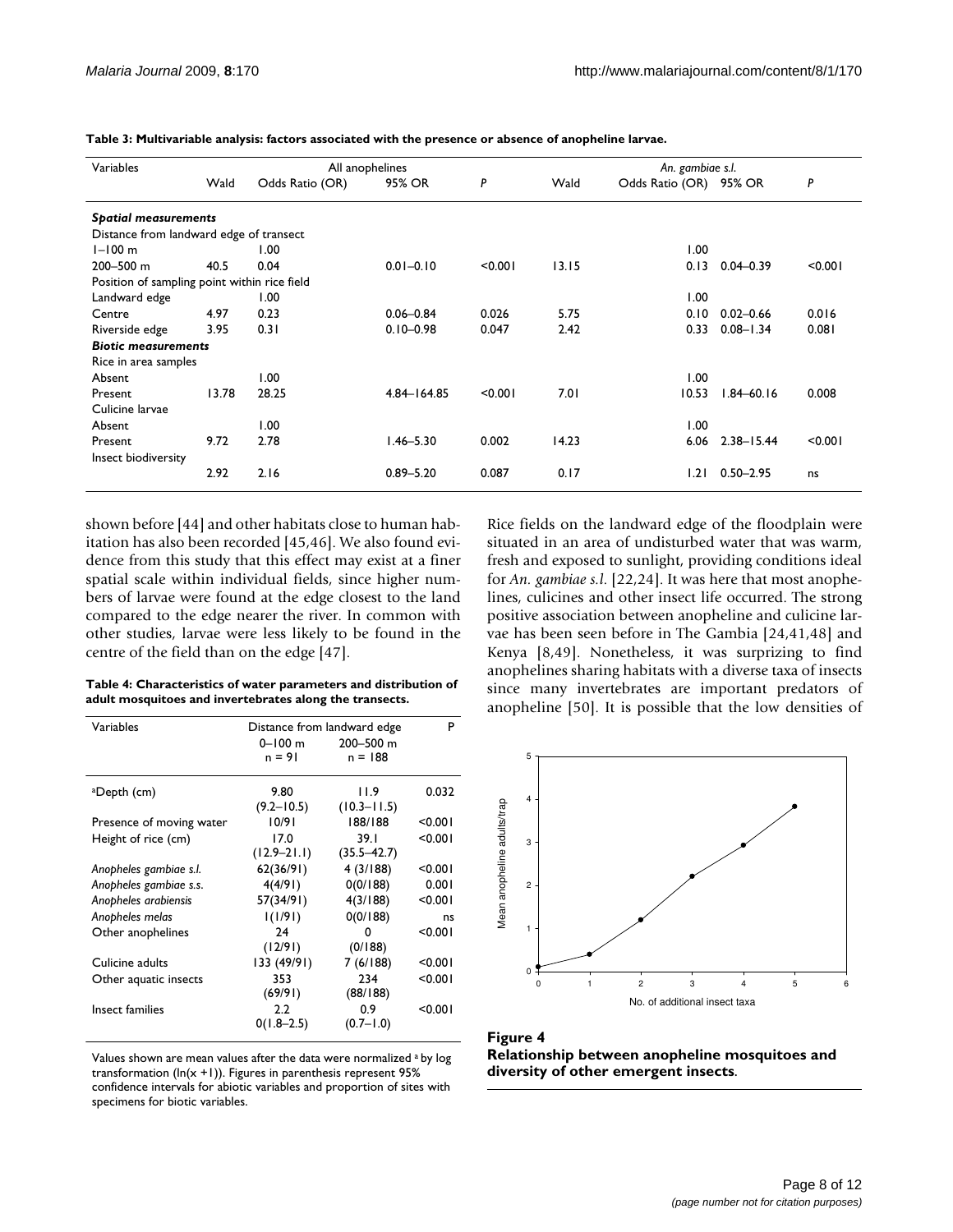| Variable                                     |      | An. gambiae s.l. |               |         |
|----------------------------------------------|------|------------------|---------------|---------|
|                                              | Wald | Odds Ratio (OR)  | 95% CIs OR    | P       |
| <b>Spatial measurements</b>                  |      |                  |               |         |
| Distance from landward edge of transect      |      |                  |               |         |
| $1 - 100$ m                                  |      | 1.0              |               |         |
| 200-500 m                                    | 4.1  | 0.23             | $0.05 - 0.95$ | 0.042   |
| Position of sampling point within rice field |      |                  |               |         |
| Edge                                         |      | 1.0              |               |         |
| Centre                                       | 4.9  | 0.23             | $0.06 - 0.84$ | 0.026   |
| <b>Biotic measurements</b>                   |      |                  |               |         |
| Height of rice (cm)                          |      |                  |               |         |
|                                              | 3.4  | 0.99             | $0.98 - 1.00$ | 0.024   |
| Culicine adults                              |      |                  |               |         |
|                                              | 36.8 | 2.22             | $1.72 - 2.88$ | < 0.001 |
| Insect richness                              |      |                  |               |         |
|                                              | 3.4  | 1.78             | $0.97 - 3.28$ | 0.065   |

**Table 5: Multiple variable analyses: factors associated with anopheline adult emergence.**

anophelines can be partly attributed to predation by invertebrate predators. However, in this study fish never occurred where anophelines were found suggesting that fish and mosquitoes are either important predators of mosquitoes [51-54] or that they occupy separate niches. The importance of predators in regulating anopheline populations was impossible to quantify in the present study, and further work is needed to determine which predators feed on the aquatic stages of anophelines in this ecosystem. More details on population dynamics and density of predatory invertebrate taxa in this ecosystem is presented in a separate study [22,24]

Lastly, these findings indicate that cattle dung increases the number of anopheline larvae in breeding sites. This is relevant since during the long hot dry season cattle dung concentrates on the edges of the floodplain when cattle graze on the rice stubble left from the previous season's harvest. In the semi-field trial water with dung was rich in reactive nitrogen and phosphorous, and ammonium radicals. These nutrients are key drivers of invertebrate abundance in aquatic systems [55] and presumably provide the nutrients for the organisms upon which mosquito larvae feed early in the rains. This conclusion is supported by studies in California which found that wetlands rich in ammonium nitrogen had a nine-fold greater mosquito production than wetlands with lower levels of nitrogen [55]. In contrast in Kenya cow dung did not affect larval growth and development [56]. The different findings may result from the fact that double the dose of cow dung was used in the Gambian experiments compared with the Kenyan studies. Clearly the role of cow dung in mosquito productivity merits further study.

The phenology of adult mosquitoes in rice fields has been well documented [[10,](#page-10-0)11,49], but only recently have the larval dynamics been studied [7,40,57]. Findings from the present study concur with previous work showing that larvae colonized rice fields shortly after flooding and remain there until the rice grew tall and/or the fields dried out. Few, if any, larvae are found in mature rice, since vegetation prevents mosquitoes from ovipositing on water [58].

Whilst increased production of malaria mosquitoes is an inevitable consequence of rice production, swamp rice cultivation is likely to increase in the future. Rice is the staple food in The Gambia and locally produced rice has failed to keep up with the demand for more rice for the growing population, with imports soaring (Figure 6), straining the country's meagre financial resources. Since the world's consumption of rice outstrips production rice prices are expected to double in the next two years [\(http:](http://www.warda.org)/

| Table 6: Mean number of larvae per bowl and treatment. |  |  |  |  |  |
|--------------------------------------------------------|--|--|--|--|--|
|--------------------------------------------------------|--|--|--|--|--|

|               | Mean number of larvae/bowl in different treatment (95% CI) |                     |                      |  |  |  |  |
|---------------|------------------------------------------------------------|---------------------|----------------------|--|--|--|--|
|               | Untreated control                                          | Urea                | Cow dung             |  |  |  |  |
| Anopheline    |                                                            |                     |                      |  |  |  |  |
| Early instars | 4.75 (2.85–7.93)                                           | $4.15(2.36 - 7.28)$ | 7.67 (4.97-11.83)    |  |  |  |  |
| Late instars  | $0.92(0.48 - 1.79)$                                        | $0.59(0.28 - 1.23)$ | $1.77 (1.11 - 2.81)$ |  |  |  |  |
| Culicine      |                                                            |                     |                      |  |  |  |  |
| Early instars | $6.84(4.62 - 10.12)$                                       | $5.63(4.03 - 7.85)$ | $11.94(8.30-17.19)$  |  |  |  |  |
| Late instars  | $1.48(0.89 - 2.46)$                                        | $2.25(1.35-3.74)$   | $5.76(3.57-9.31)$    |  |  |  |  |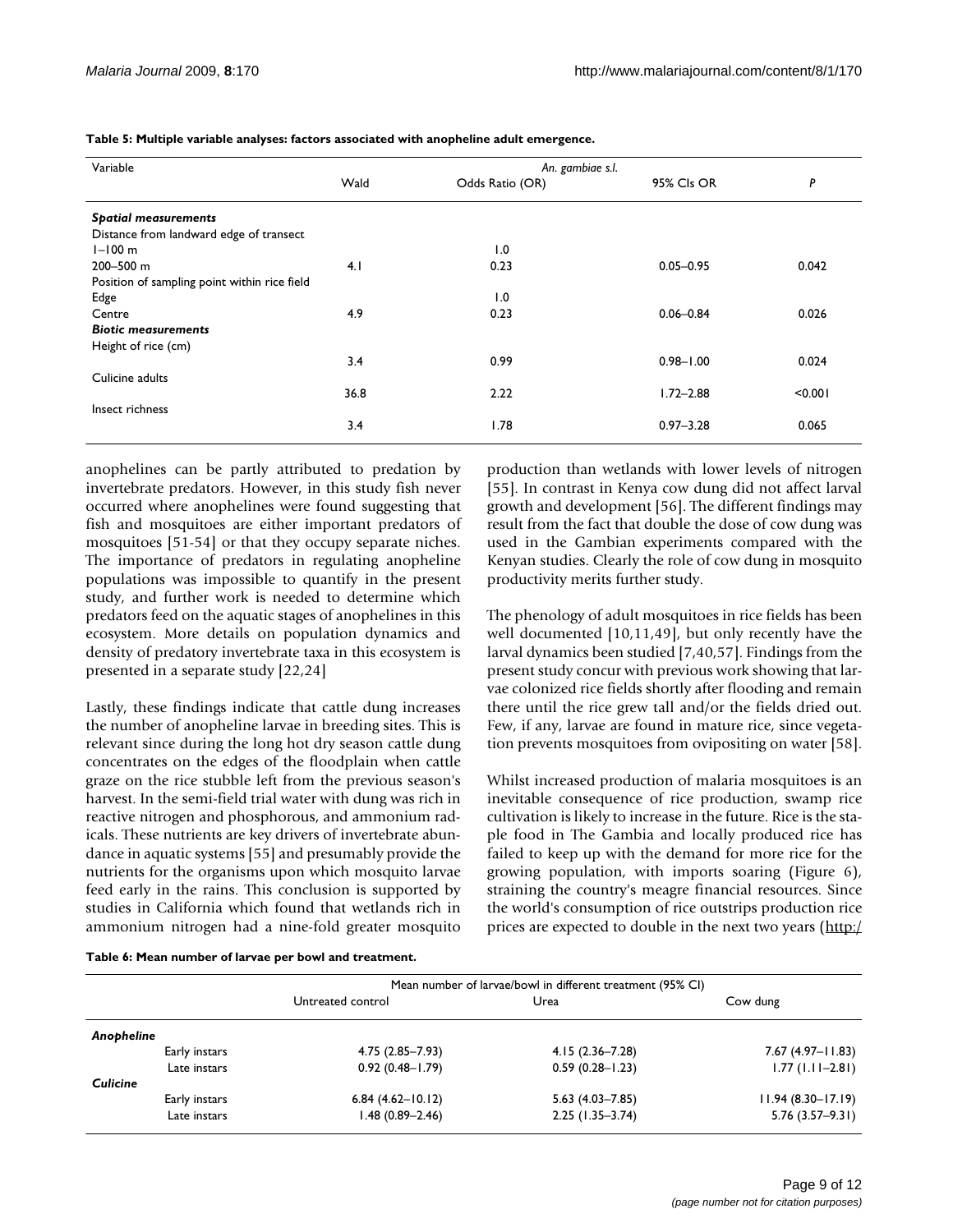|                                 |                               | Anopheline larvae |                               |         |                               |         | <b>Culicine larvae</b>        |         |  |  |  |
|---------------------------------|-------------------------------|-------------------|-------------------------------|---------|-------------------------------|---------|-------------------------------|---------|--|--|--|
|                                 | <b>Early instars</b>          |                   | <b>Late Instars</b>           |         | <b>Early instars</b>          |         | <b>Late Instars</b>           |         |  |  |  |
| <b>Explanatory</b><br>variables | <b>Odds Ratio</b><br>(95% CI) | Þ                 | <b>Odds Ratio</b><br>(95% CI) | Þ       | <b>Odds Ratio</b><br>(95% CI) | Þ       | <b>Odds Ratio</b><br>(95% CI) | Þ       |  |  |  |
| Replicate                       |                               |                   |                               |         |                               |         |                               |         |  |  |  |
|                                 | 00.1                          |                   | 1.00                          |         | 1.00                          |         | 0.01                          |         |  |  |  |
| $\overline{a}$                  | $15.82(8.30-30.15)$           | < 0.001           | 3.91<br>$(1.75 - 8.72)$       | < 0.001 | 2.61<br>$(1.61 - 4.25)$       | < 0.001 | 1.39<br>$(0.64 - 3.01)$       | 0.400   |  |  |  |
| 3                               | 14.53 (7.80-27.05)            | < 0.001           | 0.83<br>$(0.36 - 1.91)$       | 0.661   | 4.27<br>$(2.88 - 6.34)$       | < 0.001 | 0.78<br>$(0.38 - 1.60)$       | 0.498   |  |  |  |
| 4                               | $1.47(0.59 - 3.64)$           | 0.405             | 0.96<br>$(0.25 - 3.70)$       | 0.956   | 2.37<br>$(1.63 - 3.46)$       | < 0.001 | 1.20<br>$(0.49 - 2.89)$       | 0.691   |  |  |  |
| <b>Treatment</b>                |                               |                   |                               |         |                               |         |                               |         |  |  |  |
| Water                           | 1.00                          |                   | 1.00                          |         | 1.00                          |         | 1.00                          |         |  |  |  |
| Urea                            | $0.96(0.56 - 1.67)$           | 0.899             | 0.631<br>$(0.30 - 1.35)$      | 0.234   | 0.72<br>$(0.48 - 1.07)$       | 0.101   | 1.57<br>$(0.78 - 3.13)$       | 0.203   |  |  |  |
| Cow dung                        | $1.73$ (1.20-2.50)            | 0.003             | 2.38<br>$(1.12 - 5.09)$       | 0.025   | 1.49<br>$(0.97 - 2.28)$       | 0.068   | 4.11<br>$(2.17 - 7.78)$       | < 0.001 |  |  |  |

**Table 7: GEE analyses of different treatments on larval density.**



Figure 5 **Means and 95% C.I.'s of (a) FRP, (b) FRN, (c) NH3 and (d) colour for the different treatments**.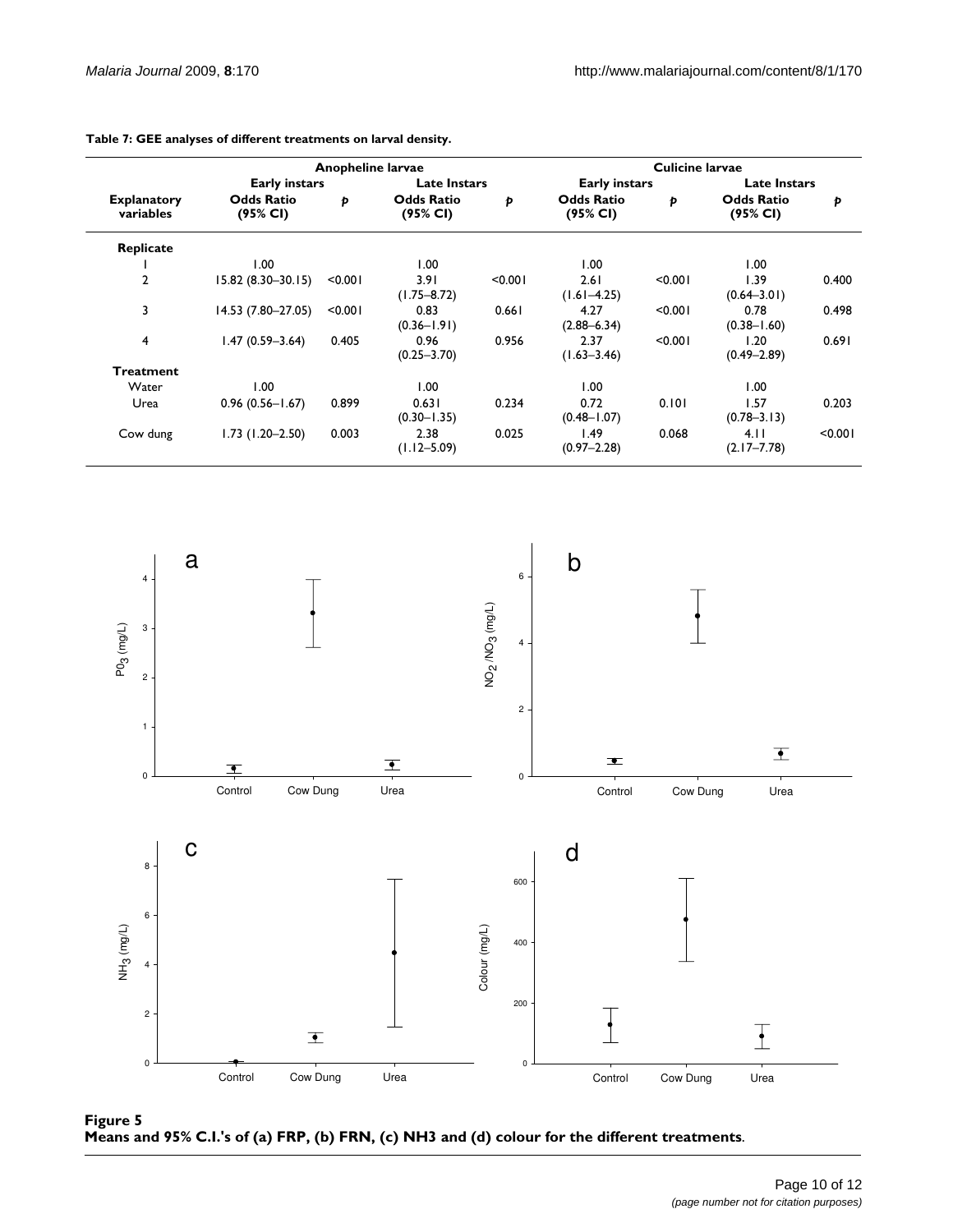

#### Figure 6

**Local rice production and imports in relation to the rizing population in The Gambia**. No data on imported rice prior to 1990. Data from FAO <http://faostat.fao.org> and Webb 1992 [21].

/www.warda.org: accessed 26/6/8). Thus local production of rice must increase, to offset the rapidly increasing cost of imports. Increasing acreages of rice will increase the vector population. Quite what this will mean for the level of malaria in the country is uncertain, since generally in sub-Saharan Africa increasing transmission associated with rice irrigation does not necessarily lead to more malaria [4]. Nevertheless, it is essential to ensure that local communities near rice-growing areas are protected from the potentially lethal infection. This study demonstrates that in this area, treating rice fields close to the landward edge of the floodplains with larvicides would help reduce transmission levels, yet this approach is unlikely to be entirely satisfactory since the extremely low productivity of sites further away will continue to generate appreciable numbers of vectors. In these circumstances attacking the vectors that enter houses with long-lasting impregnated nets, indoor residual spraying or both combined, together with prompt and effective treatment of clinical cases of malaria, should be advocated.

#### **Competing interests**

The authors declare that they have no competing interests.

#### **Authors' contributions**

SWL, UF and LBSJ contributed to study design, data analysis and interpretation of results. CG supervised the PCR analysis and VL conducted the fish sampling aspects of the study. SM supervised the fieldwork. All authors contributed to drafting of the manuscript and all read and approved the final manuscript.

#### **Acknowledgements**

We thank the people of Tamba Koto for their cooperation during the study. We are also grateful to Pierre Gomes for providing the rainfall data, for the support of the Divizional Health Management team and the assistance of the MRC's Laboratories in The Gambia. The study received financial support from the National Institutes of Health Grant 1 UO1 A1058250-01.

#### **References**

- 1. Oerke E-C: **Crop losses to pests.** *J Agric Sci* 2006, **144:**31-43.
- 2. Oomen JMV, de Wolf J, Jobin WR: *Health and Irrigation. Incorporation of disease-control measures in irrigation, a multi-faceted task in design, construction, operation Volume 1*. Publication 45. Wageningen: International Institute for Land Reclamation and Improvement/ILRI; 1988.
- 3. Surtees G, Simpson DIH, Bowen ETW, Grainger WE: **Ricefield development and arbovirus epidemiology, Kano plain, Kenya.** *Trans R Soc Trop Med* 1970, **64:**511-518.
- 4. Ijumba JN, Lindsay SW: **[Impact of irrigation on malaria in](http://www.ncbi.nlm.nih.gov/entrez/query.fcgi?cmd=Retrieve&db=PubMed&dopt=Abstract&list_uids=11297093) [Africa: paddies paradox.](http://www.ncbi.nlm.nih.gov/entrez/query.fcgi?cmd=Retrieve&db=PubMed&dopt=Abstract&list_uids=11297093)** *Med Vet Entomol* 2001, **15:**1-11.
- 5. Service MW: **Rice, a challenge to health.** *Parasit Today* 1989, **5:**162-165.
- 6. Lacey LA, Lacey CM: **The medical importance of riceland mosquitoes and their control using alternatives to chemical insecticides.** *J Am Mosq Cont Assoc* 1990, **6:**1-93.
- 7. Muturi E, Shilulu J, Jacob B, Gu W, Githure J, Novak R: **[Mosquito](http://www.ncbi.nlm.nih.gov/entrez/query.fcgi?cmd=Retrieve&db=PubMed&dopt=Abstract&list_uids=16859101) [species diversity and abundance in relation to land use in a](http://www.ncbi.nlm.nih.gov/entrez/query.fcgi?cmd=Retrieve&db=PubMed&dopt=Abstract&list_uids=16859101) [riceland agroecosystem in Mwea, Kenya.](http://www.ncbi.nlm.nih.gov/entrez/query.fcgi?cmd=Retrieve&db=PubMed&dopt=Abstract&list_uids=16859101)** *J Vector Ecol* 2006, **31:**129-137.
- 8. Mwangangi J, Shilulu J, Muturi E, Gu W, Mbogo C, Kabiru E, Jacob B, Githure J, Novak R: **Dynamics of immature stages of** *Anopheles arabiensis* **[and other mosquito species \(Diptera: Culicidae\) in](http://www.ncbi.nlm.nih.gov/entrez/query.fcgi?cmd=Retrieve&db=PubMed&dopt=Abstract&list_uids=17249341) [relation to rice cropping in a rice agro-ecosystem in Kenya.](http://www.ncbi.nlm.nih.gov/entrez/query.fcgi?cmd=Retrieve&db=PubMed&dopt=Abstract&list_uids=17249341)** *J Vector Ecol* 2006, **31:**245-251.
- 9. Klinkenberg E, Takken W, Huibers F, Toure Y: **[The phenology of](http://www.ncbi.nlm.nih.gov/entrez/query.fcgi?cmd=Retrieve&db=PubMed&dopt=Abstract&list_uids=12505185) [malaria mosquitoes in irrigated rice fields in Mali.](http://www.ncbi.nlm.nih.gov/entrez/query.fcgi?cmd=Retrieve&db=PubMed&dopt=Abstract&list_uids=12505185)** *Acta Trop* 2003, **85:**71-82.
- <span id="page-10-0"></span>10. Lindsay SW, Wilkins HA, Zieler RJ, Daly V, Petrarca V, Byass P: **Ability of** *Anopheles gambiae* **[mosquitoes to transmit malaria](http://www.ncbi.nlm.nih.gov/entrez/query.fcgi?cmd=Retrieve&db=PubMed&dopt=Abstract&list_uids=1942209) [during the dry and wet seasons in an area of irrigated rice](http://www.ncbi.nlm.nih.gov/entrez/query.fcgi?cmd=Retrieve&db=PubMed&dopt=Abstract&list_uids=1942209) [cultivation in The Gambia.](http://www.ncbi.nlm.nih.gov/entrez/query.fcgi?cmd=Retrieve&db=PubMed&dopt=Abstract&list_uids=1942209)** *J Trop Med Hyg* 1991, **94:**313-324.
- 11. Snow WF: **[Mosquito production and species succession from](http://www.ncbi.nlm.nih.gov/entrez/query.fcgi?cmd=Retrieve&db=PubMed&dopt=Abstract&list_uids=6142963) [an area of irrigated rice fields in The Gambia, West Africa.](http://www.ncbi.nlm.nih.gov/entrez/query.fcgi?cmd=Retrieve&db=PubMed&dopt=Abstract&list_uids=6142963)** *J Trop Med Hyg* 1983, **86:**237-245.
- 12. Robert V, Broek A Van den, Stevens P, Slootweg R, Petrarca V, Coluzzi M, Le Goff G, Di Deco MA, Carnevale P: **[Mosquitoes and](http://www.ncbi.nlm.nih.gov/entrez/query.fcgi?cmd=Retrieve&db=PubMed&dopt=Abstract&list_uids=1363184) [malaria transmission in irrigated rice-fields in the Bénoué](http://www.ncbi.nlm.nih.gov/entrez/query.fcgi?cmd=Retrieve&db=PubMed&dopt=Abstract&list_uids=1363184) [valley of northern Cameroon.](http://www.ncbi.nlm.nih.gov/entrez/query.fcgi?cmd=Retrieve&db=PubMed&dopt=Abstract&list_uids=1363184)** *Acta Trop* 1992, **52:**201-204.
- 13. Audibert M, Josseran R, Josse R, Adjidji A: **[Irrigation, schisto](http://www.ncbi.nlm.nih.gov/entrez/query.fcgi?cmd=Retrieve&db=PubMed&dopt=Abstract&list_uids=2115305)[somiasis, and malaria in the Logone Valley, Cameroon.](http://www.ncbi.nlm.nih.gov/entrez/query.fcgi?cmd=Retrieve&db=PubMed&dopt=Abstract&list_uids=2115305)** *Am J Trop Med Hyg* 1990, **42:**550-560.
- 14. Faye O, Fontenille D, Gaye O, Sy N, Molez JF, Konate L, Hebrard G, Herve JP, Trouillet J, Diallo S: **Paludisme et riziculture dans le delta du Fleuve Senegal (Senegal).** *Ann Soc belge Med Trop* 1995, **75:**179-189.
- 15. Doannio J, Dossou-Yovo J, Diarrassouba S, Rakotondraibá M, Chauvancy G, Chandre F, Rivière F, Carnevale P: **La dynamique de la transmission du paludisme à Kafiné, un village rizicole en zone de savane humide de Côte d'Ivoire.** *Parasitologie* 2002, **95:**11-16.
- 16. Klinkenberg E, McCall P, Hastings IM, Wilson MD, Amerasinghe FP, Donnelly MJ: **[Malaria and irrigated crops, Accra, Ghana.](http://www.ncbi.nlm.nih.gov/entrez/query.fcgi?cmd=Retrieve&db=PubMed&dopt=Abstract&list_uids=16102322)** *Emerg Infect Dis* 2005, **11:**1290-1293.
- 17. Gbakima AA: **Inland valley swamp rice development: Malaria, schistosomiasis, onchocerciasis in South Central Sierra Leone.** *Publ Hlth* 1994, **108:**149-157.
- 18. Dossou-Yovo J, Doannio JMC, Diarrassouba S, Chauvancy G: **Impact d'aménagements de rizières sur la transmission du paludisme dans la ville de Bouaké, Côte d'Ivoire.** *Bull Soc Path Exot* 1998, **91:**327-333.
- 19. Parks M: *Travels in the interior districts of Africa. Performed in the years 1795, 1796 and 1797* East Lothian, Scotland: FrontList Books; 1799.
- 20. Agyen-Sampong M: **Mangrove swamp rice production in West Africa.** In *Dynamique et usages de la mangrove dans les pays des rivières du Sud (du Sénégal à la Sierra Leone)* Edited by: Marie-Christine CS. ORSTOM: Paris; 1994:185-188.
- 21. Webb JLA: **Ecological and economic change along the middle reaches of the Gambia River 1945–1985.** *African Affairs* 1992, **91:**543-565.